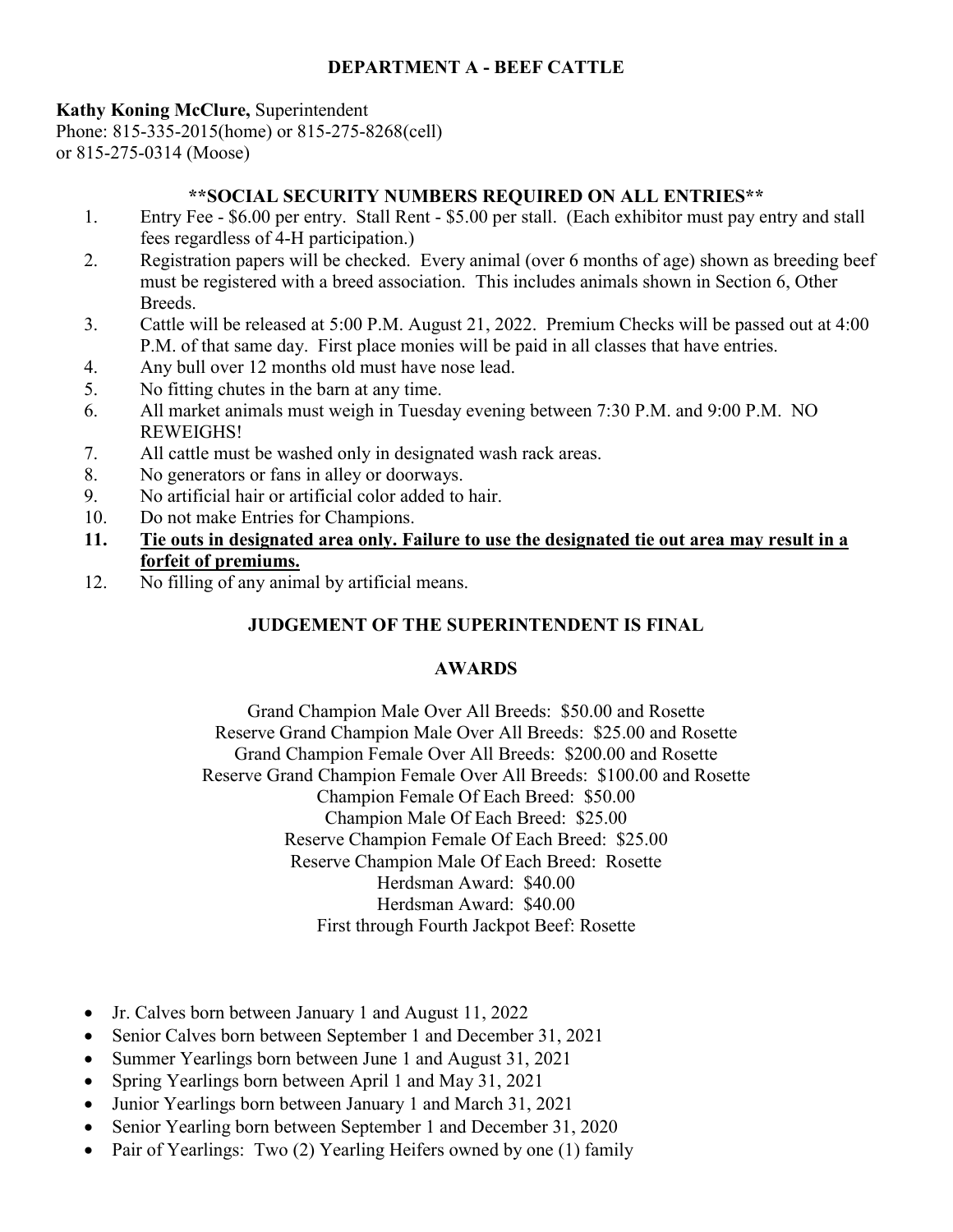### **SECTION 1 - ANGUS**

| CLASS# | <b>DESCRIPTION</b>                             |                     |             |  | <b>PREMIUM</b>    |  |  |
|--------|------------------------------------------------|---------------------|-------------|--|-------------------|--|--|
|        | Bull, Junior & Senior Calves                   | \$50 40 30 20       |             |  |                   |  |  |
| 3      | Bull, Yearling                                 |                     | 50 40 30    |  |                   |  |  |
|        | <b>Champion Angus Bull</b>                     | \$25                |             |  |                   |  |  |
|        | Reserve Champion Angus Bull - Rosette          |                     |             |  |                   |  |  |
| 9      | Heifer, Junior Calf                            | \$50 40 30 20 15 12 |             |  |                   |  |  |
| 10     | Heifer, Senior Calf                            | \$50 40 30          |             |  |                   |  |  |
| 11     | Heifer, Summer Yearling                        |                     |             |  | 60 50 40 30 20 17 |  |  |
| 12     | Heifer, Spring Yearling                        |                     |             |  | 60 50 40 30 20 17 |  |  |
| 13     | Heifer, Junior Yearling                        |                     |             |  | 60 50 40 30 20 17 |  |  |
| 14     | Heifer, Senior Yearling                        |                     | 60 50 40    |  |                   |  |  |
|        | Champion Angus Heifer                          | \$50                |             |  |                   |  |  |
|        | Reserve Champion Angus Heifer - Rosette + \$25 |                     |             |  |                   |  |  |
| 17     | Cow with 2017 calf at side                     |                     | 60 50 40 30 |  |                   |  |  |
| 18     | Pair of Yearlings                              | 50.                 | 40 30       |  |                   |  |  |
|        |                                                |                     |             |  |                   |  |  |

### **SECTION 2 - HEREFORD**

| CLASS# | <b>DESCRIPTION</b>                                | <b>PREMIUM</b>      |
|--------|---------------------------------------------------|---------------------|
| 25     | Bull, Junior & Senior Calves                      | \$50 40 30 20       |
| 27     | Bull, Yearling                                    | 50 40 30            |
|        | Champion Hereford Bull                            | \$25                |
|        | Reserve Champion Hereford Bull - Rosette          |                     |
| 31     | Heifer, Junior Calf                               | \$50 40 30 20 15 12 |
| 32     | Heifer, Senior Calf                               | 50 40 30            |
| 33     | Heifer, Summer Yearling                           | 60 50 40 30 20 17   |
| 34     | Heifer, Spring Yearling                           | 60 50 40 30 20 17   |
| 35     | Heifer, Junior Yearling                           | 60 50 40 30 20 17   |
| 36     | Heifer, Senior Yearling                           | 60 50 40            |
|        | Champion Hereford Heifer                          | \$50                |
|        | Reserve Champion Hereford Heifer - Rosette + \$25 |                     |
| 39     | Cow with 2017 calf at side                        | 60 50 40 30         |
| 40     | Pair of Yearlings                                 | 50 40 30            |

#### **SECTION 3 - SHORTHORN**

| <b>DESCRIPTION</b><br>CLASS# |                                                     |                     |          |             | <b>PREMIUM</b>    |  |
|------------------------------|-----------------------------------------------------|---------------------|----------|-------------|-------------------|--|
| 46                           | Bull, Junior & Senior Calves                        | \$50 40 30 20       |          |             |                   |  |
| 48                           | Bull, Yearling                                      |                     | 50 40 30 |             |                   |  |
|                              | Champion Shorthorn Bull                             | \$25                |          |             |                   |  |
|                              | Reserve Champion Shorthorn Bull - Rosette           |                     |          |             |                   |  |
| 52                           | Heifer, Junior Calf                                 | \$50 40 30 20 15 12 |          |             |                   |  |
| 53                           | Heifer, Senior Calf                                 |                     | 50 40 30 |             |                   |  |
| 54                           | Heifer, Summer Yearling                             |                     |          |             | 60 50 40 30 20 17 |  |
| 55                           | Heifer, Spring Yearling                             |                     |          |             | 60 50 40 30 20 17 |  |
| 56                           | Heifer, Junior Yearling                             |                     |          |             | 60 50 40 30 20 17 |  |
| 57                           | Heifer, Senior Yearling                             |                     | 60 50 40 |             |                   |  |
|                              | Champion Shorthorn Heifer                           | \$50                |          |             |                   |  |
|                              | Reserve Champion Shorthorn Heifer – Rosette + $$25$ |                     |          |             |                   |  |
| 60                           | Cow with 2017 calf at side                          |                     |          | 60 50 40 30 |                   |  |
| 61                           | Pair of Yearlings                                   |                     | 50 40 30 |             |                   |  |

## **SECTION 4 – RED ANGUS**

| CLASS# | <b>DESCRIPTION</b>                                  | <b>PREMIUM</b>      |
|--------|-----------------------------------------------------|---------------------|
| 68     | Bull, Junior & Senior Calves                        | \$50 40 30 20       |
| 70     | Bull, Yearling                                      | 50 40 30            |
|        | Champion Simmental Bull                             | \$25                |
|        | Reserve Champion Simmental Bull - Rosette           |                     |
| 74     | Heifer, Junior Calf                                 | \$50 40 30 20 15 12 |
| 75     | Heifer, Senior Calf                                 | 50 40 30            |
| 76     | Heifer, Summer Yearling                             | 60 50 40 30 20 17   |
| 77     | Heifer, Spring Yearling                             | 60 50 40 30 20 17   |
| 78     | Heifer, Junior Yearling                             | 60 50 40 30 20 17   |
| 79     | Heifer, Senior Yearling                             | 60 50 40            |
|        | Champion Simmental Heifer                           | \$50                |
|        | Reserve Champion Red Angus Heifer - Rosette + $$25$ |                     |
| 82     | Cow with 2017 calf at side                          | 60 50 40 30         |
| 83     | Pair of Yearlings                                   | 50 40 30            |

### **SECTION 5 – MAINE ANJOU**

#### **CLASS # DESCRIPTION PREMIUM**

| 91  | Bull, Junior & Senior Calves                   | \$50 40 30 20       |  |  |  |  |
|-----|------------------------------------------------|---------------------|--|--|--|--|
| 93  | Bull, Yearling                                 | 50 40 30            |  |  |  |  |
|     | Champion Maine-Anjou Bull                      | \$25                |  |  |  |  |
|     | Reserve Champion Maine-Anjou Bull - Rosette    |                     |  |  |  |  |
| 97  | Heifer, Junior Calf                            | \$50 40 30 20 15 12 |  |  |  |  |
| 98  | Heifer, Senior Calf                            | 50 40 30            |  |  |  |  |
| 99  | Heifer, Summer Yearling                        | 60 50 40 30 20 17   |  |  |  |  |
| 100 | Heifer, Spring Yearling                        | 60 50 40 30 20 17   |  |  |  |  |
| 101 | Heifer, Junior Yearling                        | 60 50 40 30 20 17   |  |  |  |  |
| 102 | Heifer, Senior Yearling                        | 60.50.40            |  |  |  |  |
|     | Champion Maine Anjou Heifer \$50               |                     |  |  |  |  |
|     | Reserve Champion Maine Anjou Heifer-           |                     |  |  |  |  |
|     | Rosette+\$25                                   |                     |  |  |  |  |
|     | $105$ Courwith $2017$ solf et side 60.50.40.20 |                     |  |  |  |  |

105 Cow with 2017 calf at side 60 50 40 30

# 106 Pair of Yearlings 50 40 30

## **SECTION 6 - OTHER BREEDS**

|      | <b>DESCRIPTION</b><br>CLASS #                       | <b>PREMIUM</b>      |
|------|-----------------------------------------------------|---------------------|
| 115  | Bull, Junior & Senior Calves                        | \$50 40 30 20 15    |
| 117  | Bull, Yearling                                      | 50 40 30            |
|      | Champion Other Breeds Bull                          | \$25                |
|      | Reserve Champion Other Breeds Bull - Rosette        |                     |
| 121  | Heifer, Junior Calf                                 | \$50 40 30 20 15 12 |
| 122. | Heifer, Senior Calf                                 | 50 40 30            |
| 123  | Heifer, Summer Yearling                             | 60 5040 30 20 17    |
| 124  | Heifer, Spring Yearling                             | 60 5040 30 20 17    |
| 125  | Heifer, Junior Yearling                             | 60 5040 30 20 17    |
| 126  | Heifer, Senior Yearling                             | 60 5040             |
|      | <b>Champion Other Breeds Heifer</b>                 | \$50                |
|      | Reserve Champion Other Breeds Heifer - Rosette+\$25 |                     |
| 129  | Cow with 2017 calf at side                          | 6050 40 30          |
| 130  | Pair of Yearlings                                   | 50.40.30            |
|      |                                                     |                     |